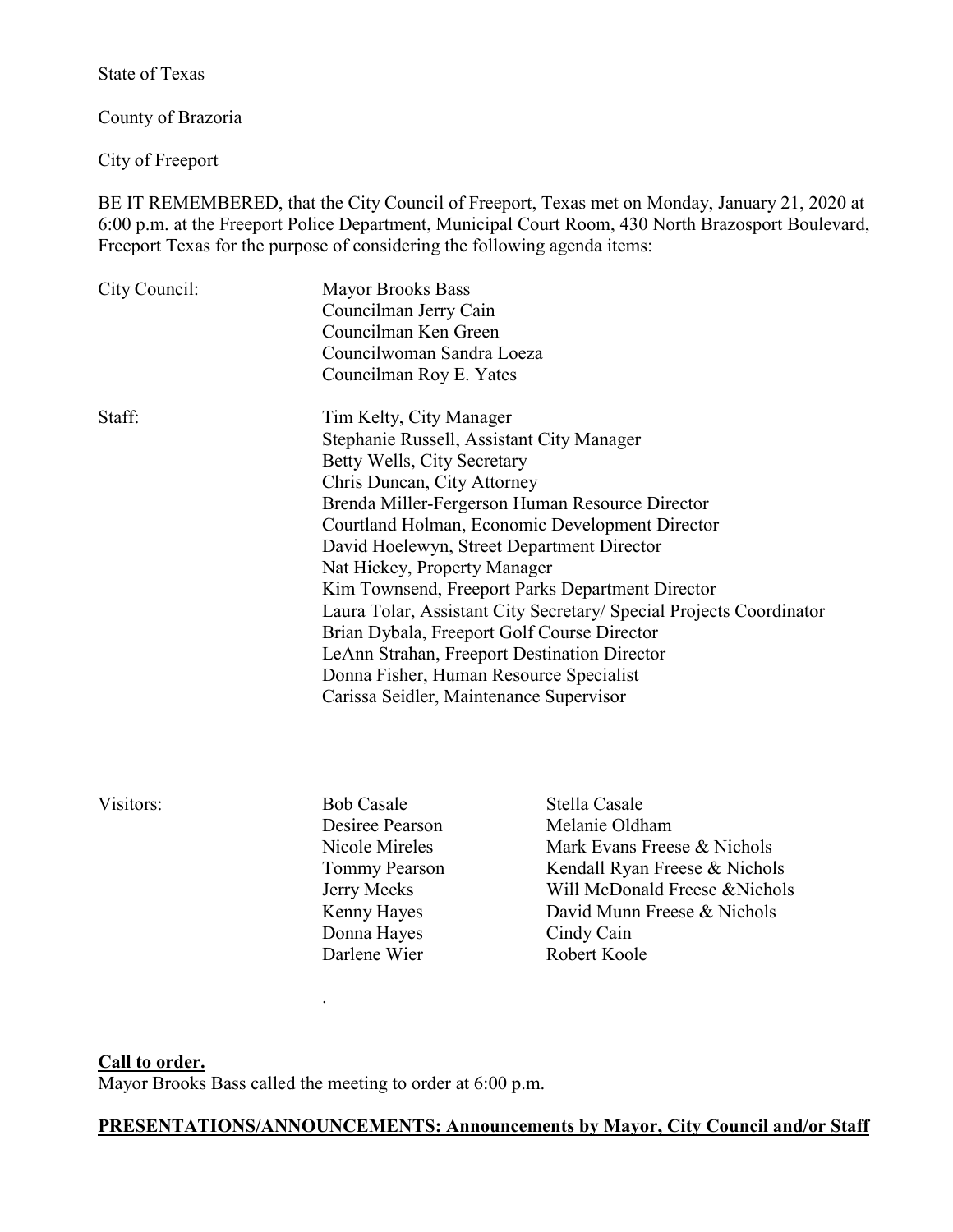## Employee of the month.

City employee Carissa Seidler was presented with a certificate recognizing her as Employee of the Month for December 2019.

### Presentation of water system assessment by Freese and Nichols

Mr. Kendal Ryan with Freese and Nichols presented to Council the assessment on the City of Freeport Water System. He explained that the engineers with Freese and Nichols evaluated both water plants that are registered with the State of Texas. He said that these plants are not connected. The first is the Main Water System for the City of Freeport which serves most of the residents of the City of Freeport. And the second is the City of Freeport Slaughter Road system. He identified issues with the system and explained the process for prioritizing their recommendations.

## **Citizen's Comments**

Mr. Bob Casale spoke to council with his concerns on the sound system in council chambers. He said that he recommends that the system be tested before each meeting. He also asked if council could check into getting a copy machine for the council chambers for copies to be made during the council meeting. Mr. Casale also said that the trial for former City Manager Jeff Pynes started today on January 21, 2020. He said that he feels that it is important that council lets the public know what is going on.

## **CONSENT AGENDA:**

Consideration and possible action on the approval of City Council meeting minutes from January 6, and January 13, 2020.

Consideration of approving Resolution No. 2020-2616 for the Joint Election Agreement and Contract for Election Services with Brazoria County and the City of Freeport.

On a motion by Councilwoman Loeza, seconded by Councilman Cain, with all present voting "Aye", Council unanimously approved the Consent Agenda.

# **REGULAR SESSION**

## Consideration and possible action to add additional charter amendment provisions for the Charter Election.

City Manager Tim Kelty presented to council the proposed amendment provision for the Charter Election, for voter consideration on the upcoming ballot on May 2, 2020. The current charter language is problematic regarding normal economic development negotiations.

Recommend change for

## **Section 8.02: Development of Property:**

• **The expenditure of public funds shall be authorized for the development of privately-owned land or subdivisions for economic development, only with a legally valid 380 agreement approved by City Council and signed by the mayor, following a public hearing on the matter. Such expenditures may be for projects situated within or beyond the corporate limits of the City.**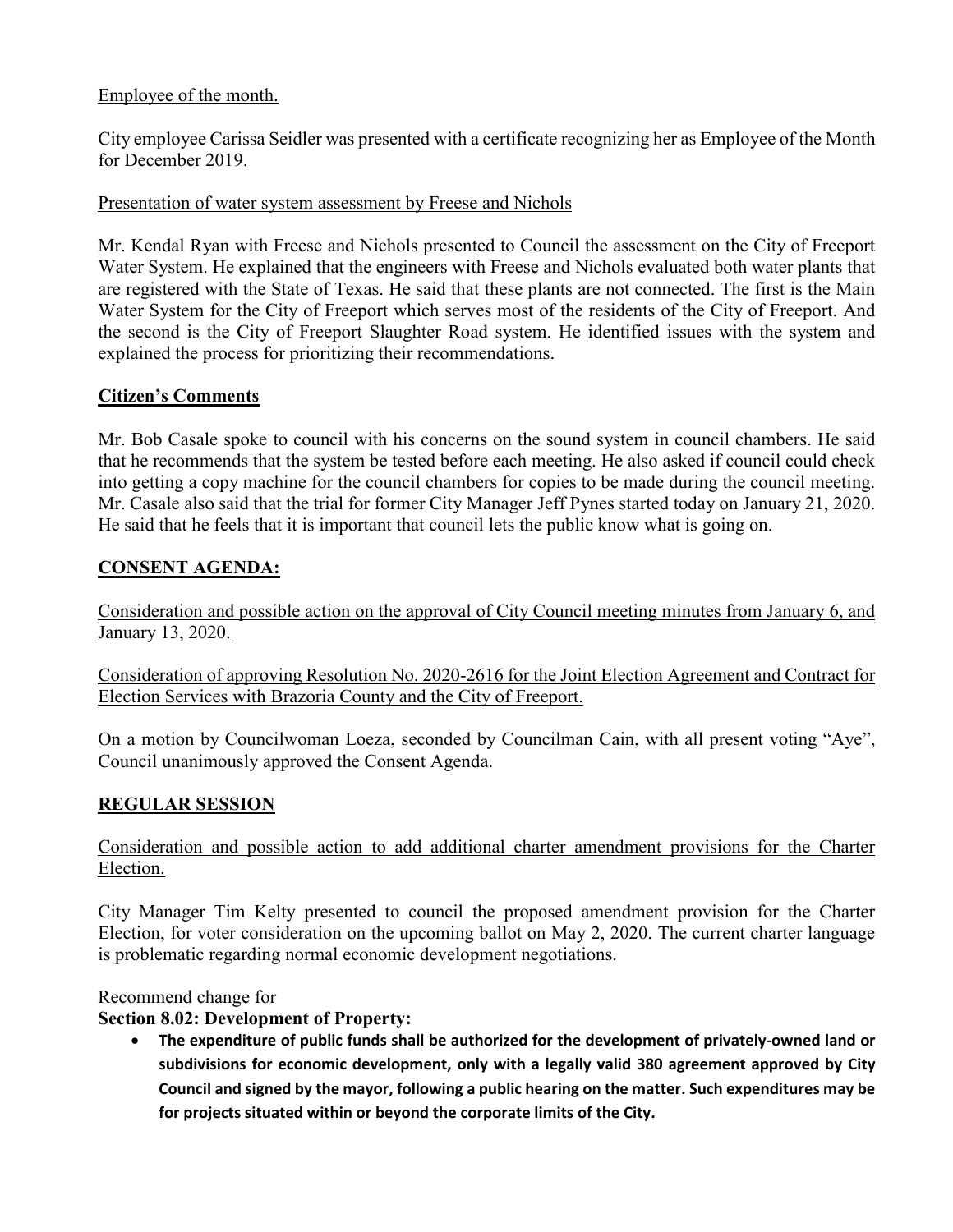Resident Sam Reyna asked if this 380 agreement is a 380A or 380B. Resident Sara Castillo asked how the funding for this charter would come about.

On a motion by Councilman Yates, seconded by Councilman Green, with all present voting "Aye", Council unanimously approved adding additional charter amendment provisions for the Charter Election.

Consideration and possible action to adopt Ordinance No. 2020-2593 calling the General Election for May 2, 2020 for the election of council positions for Wards A and C**.**

City Manager Tim Kelty presented to council the proposed Ordinance No. 2020-2593 calling the General Election for May 2, 2020. This election will be for Wards A & C.

On a motion by Councilman Yates, seconded by Councilwoman Loeza with all present and voting "Aye" council unanimously approved, Ordinance No. 2020-2593 calling the General Election for May 2, 2020 for the election of council positions for Wards A and C

Consideration and possible action approving Ordinance No. 2020-2594 calling the Charter Amendment Election.

City Manager Tim Kelty presented to council the proposed Ordinance No. 2020-2594 calling the Charter Amendment Election for May 2, 2020. This is a formal action that is necessary to legally call the election, to place the recommended changes to the charter for the voter's consideration. There are eight recommended changes.

On a motion by Councilwoman Loeza, seconded by Councilman Yates with all present and voting "Aye" council unanimously approved, Ordinance No. 2020-2594 calling the Charter Amendment Election.

### Consideration and possible action regarding improvements to Antonelli's.

Parks Director Kim Townsend presented to council the recommended proposal by American Eagle Works, LLC to do the improvements to Antonelli's. This is just preserving the building, with replacing the flooring inside and out, the deck, columns, the back wall and rotten wood, and painting the building back to the natural state. The building will not be operational. The proposed quote for the work from American Eagle Works, LLC is \$17,495.00. There was a total of three bids. Lashlee's Painting and Remodel, PJ Services, and American Eagle Works, LLC. Mayor Bass asked if there was proof of the certificate of insurance and he asked if we know the limits of liability on their insurance.

On a motion by Councilman Yates, seconded by Councilman Green with all present and voting "Aye" council unanimously approved, the proposal form American Eagle Works. LLC. improvements to Antonelli's.

### Consideration of approving Ordinance No.2020-2595 for proposed 2019-2020 budget amendment #2.

Assistant City Manager Stephanie Russell presented to council Ordinance No. 2020-2595 for budget amendment #2 for 2019-2020 budget. She said that this will include the repairs to outriggers for Mystery Boat \$12,500, Antonelli's restoration \$17,495, and for and for the Police Departments new purchase of the K9. The PD will use its State Narcotics forfeited proceeds to purchase the K9 and inmate wraps. Ms. Russell recommends increasing the budget in the Narcotics Fund by \$15,000.00.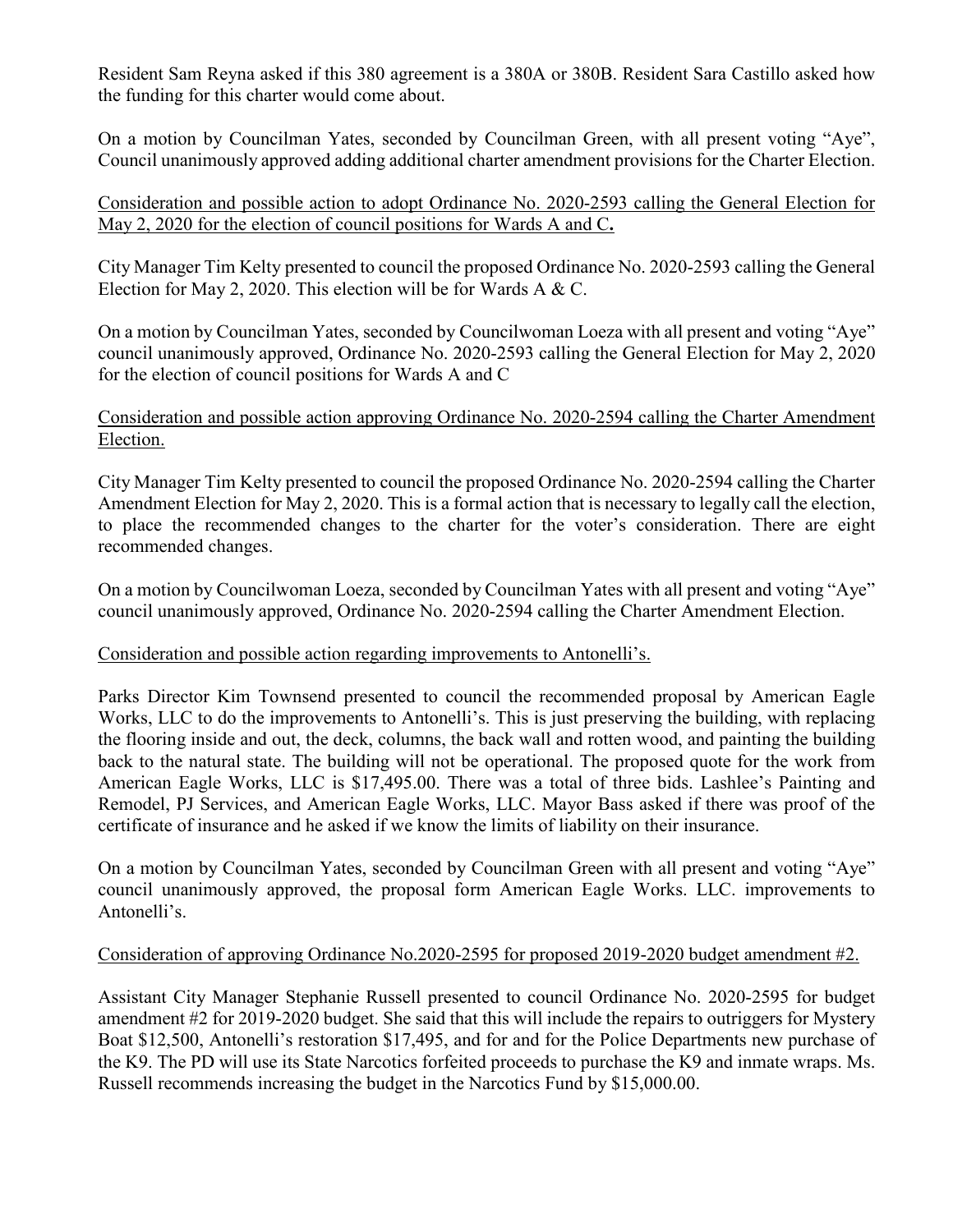On a motion by Councilman Yates, seconded by Councilman Cain with all present and voting "Aye" council unanimously approved, Ordinance No.2020-2595 for proposed 2019-2020 budget amendment #2.

Consideration and possible action to approve an evaluation of the sewer treatment plant by Freese and Nichols.

City Manager Tim Kelty recommended to council the approval of task # 8 with Freese and Nichols to proceed with the assessment report for the city's main Wastewater Treatment Plant. The cost for this is \$60,800. Jerry Meeks explained the trickle system is the original treatment system of the City. He said that the primary clarifier needs to be redone, it is down, and the trickling filter arms are bad these need to be replaced.

On a motion by Councilman Cain, seconded by Councilwoman Loeza with all present and voting "Aye" council unanimously approved the evaluation of the sewer treatment plant by Freese and Nichols.

### **WORK SESSION:**

Mayor Bass spoke of the MLK, Jr. Day Parade. He said that it was fantastic, and props to the City of Freeport for taking first place. He said that it was well attended, he thanked the Police Department for making everyone feel safe. Mayor Bass spoke on Jeff Pynes trial, he said that it did start today.

Councilman Green said that it is easy to look around the city and see that there has been some major work done, but Ward A needs some help, and he wants to reassure the residents that things are going to improve, he said that good things are coming.

Councilman Cain said that he feels for the family that lost their home to fire on the corner of 10<sup>th</sup> Street and Velasco, he said that the home is vacant, and half burned down, it can bring curious seekers and can be a potential hazard. He asked what the requirement is to get this taken care of. He also addressed the safety of the boat ramp on 2<sup>nd</sup> Street. His concern is not being able to see coming up over this hill, and the safety of the children playing at the splash park. He wants to see something done here to protect the children, rather it be one-way sign posted, speed limit sign, or children at play. But something surely needs to be done for safety.

Councilwoman Loeza asked if the AC is installed at Riverplace. She also said that she sees that the repair on 288 at the Freeport entrance has been started back up, she did get a contact number for the contractors and she is going to find out what is going on. She said that this is very dangerous. She asked about containers that are being stored at the gas station going out of Freeport, she asked if the containers are empty.

Councilman Yates asked about the elevator at City Hall, Mr. Kelty explained that the elevator is fixed we are getting it inspected on Thursday. Mr. Yates asked if council was having executive session tonight and if council can go into executive session if it is not on the agenda.

City Manager Tim Kelty said that he and the Mayor met last week with animal control with Lake Jackson and Clute, he said that this will be an issue that will be on going. Mr. Kelty said that he met with staff last week on the evaluation forms that were developed with help of Assistant City Manager Stephanie Russell and Human Resource Director Brenda Fergerson, he said that all city staff will be evaluated in the month of March. Mr. Kelty said that on Monday he had interviews for the Public Works Director and there was still one more to interview. He said that hopefully this person they choose will start by the